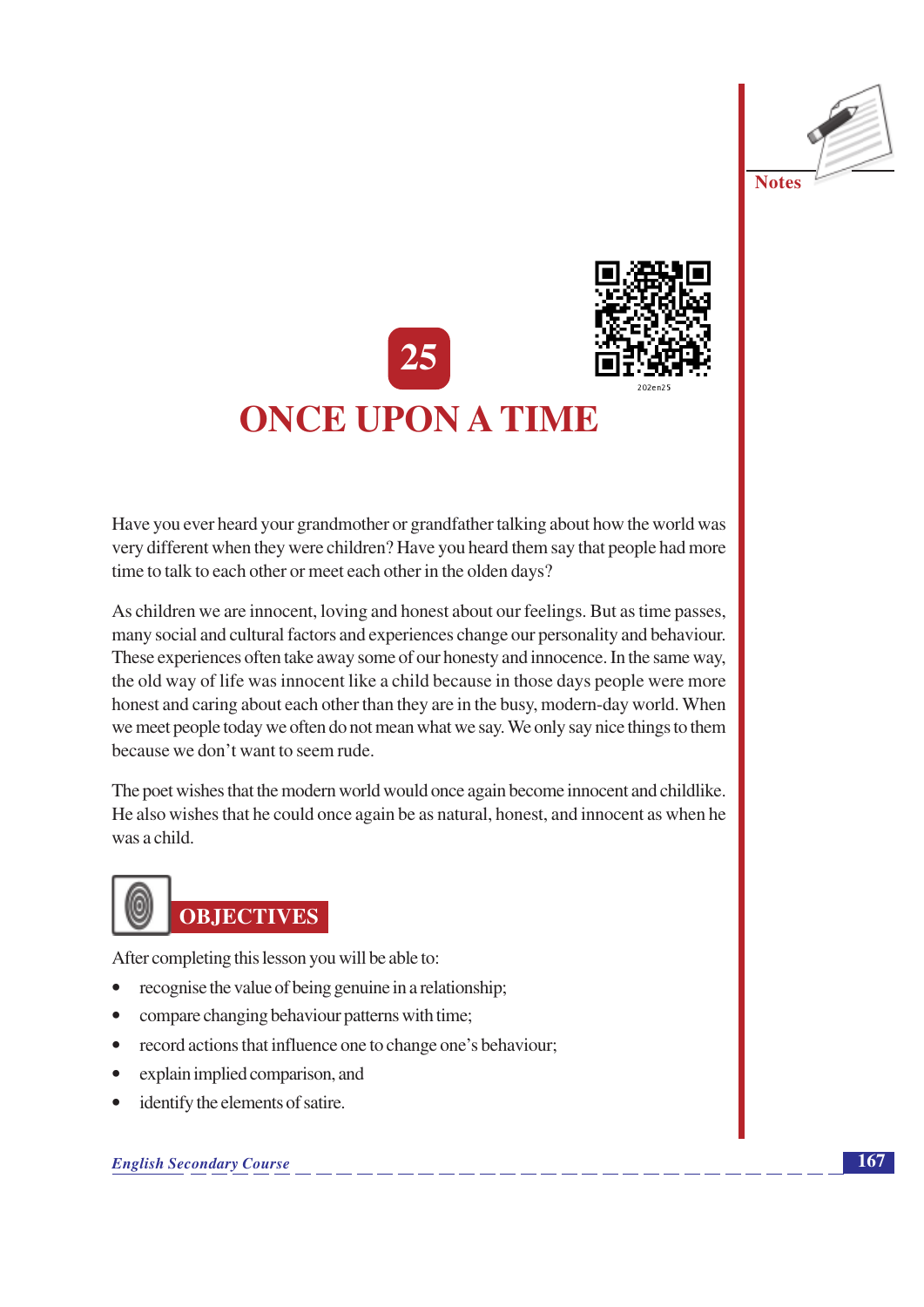

## LET US READ THE TEXT

#### **Once Upon a Time**

Once upon a time, son, they used to laugh with their hearts and laugh with their eyes: but now they only laugh with their teeth, while their ice-block-cold eyes search behind my shadow.

> There was a time indeed they used to shake hands with their hearts: but that's gone, son. Now they shake hands without hearts: while their left hands search my empty pockets.

'Feel at home'! 'Come again': they say, and when I come again and feel at home, once, twice, there will be no thrice  $$ for then I find doors shut on me.

> So I have learned many things, son. I have learned to wear many faces like dresses - homeface, officeface, streetface, hostface, cocktailface, with all their conforming smiles like a fixed portrait smile.

search - look for something

cold eyes -emotionless

indeed - something which does exist

shut - closed

eyes

conforming - normally acceptable

portrait - picture

 $good$  - riddance - a feeling of relief when an unwanted person leaves

168

And I have learned too to laugh with only my teeth and shake hands without my heart. I have also learned to say, 'Goodbye', when I mean 'Good-riddance': to say 'Glad to meet you'. without being glad; and to say 'It's been nice talking to you', after being bored.



**English Secondary Course**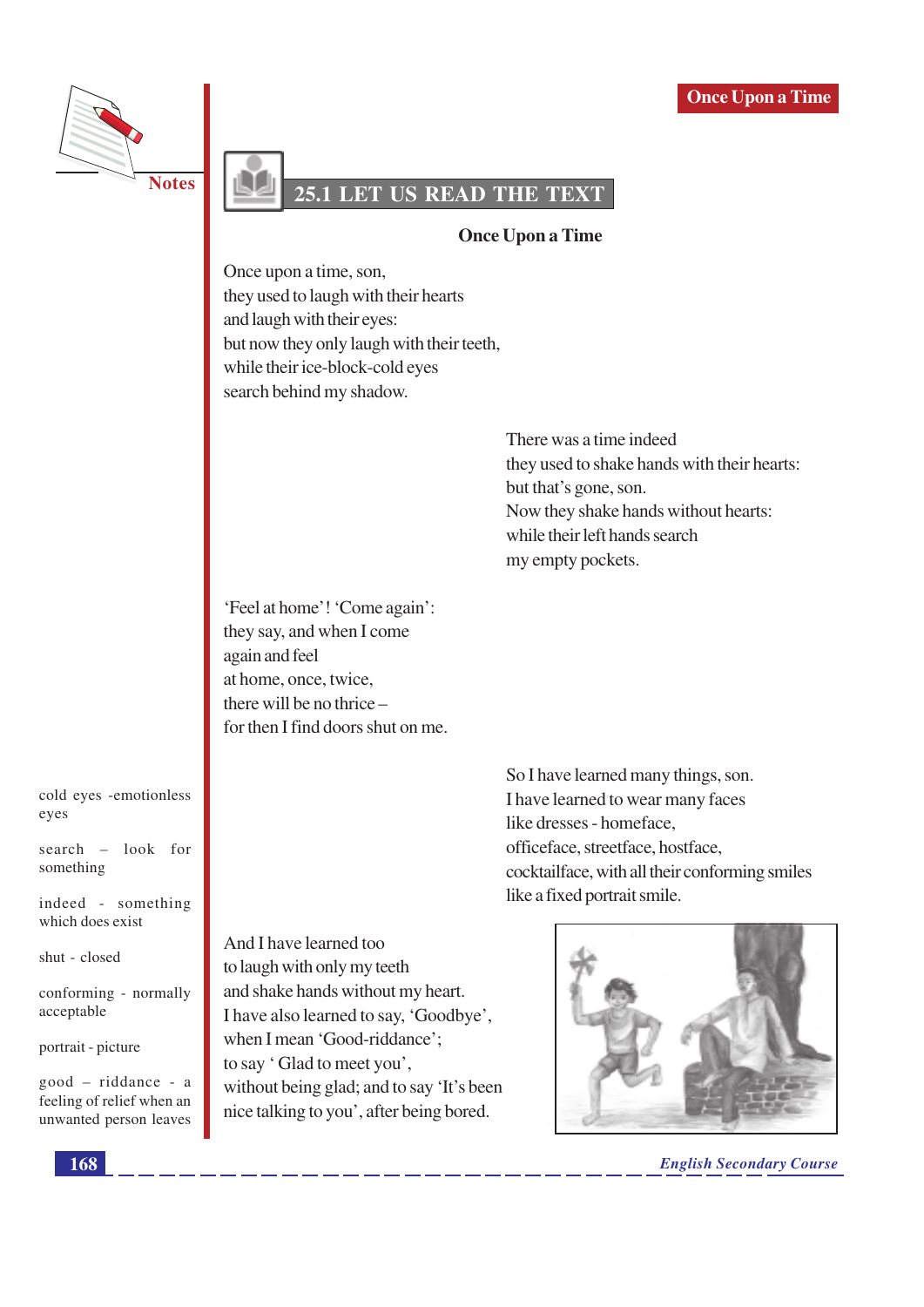But believe me, son. I want to be what I used to be when I was like you. I want to unlearn all these muting things. Most of all. I want to relearn how to laugh, for my laugh in the mirror shows only my teeth like a snake's bare fangs!

So show me, son, how to laugh; show me how I used to laugh and smile once upon a time when I was like you.

 $-$ Gabriel Okara

**Notes** 

### 25.2 LET US UNDERSTAND THE TEXT

#### 25.2.1 PART 1 (Stanzas 1, 2 and 3)



The poet tells his son about the behaviour of people in the past and in the present, in the olden days and in the modern world. He remembers a time when people had true feelings for one another. They would laugh from the heart and meet one another with genuine feeling. But today in the modern, busy world people often greet each other without any warmth in their handshake. They greet each other with a smile or a laugh that does not reach their eyes or warm their hearts. When they say 'come again' to a guest they don't really mean it, they only say it to be polite. According to the poet, people these days are often interested

in meeting people only if they are rich, powerful, successful or famous, and do not value or respect those who have no wealth or position.



#### I. Answer the following questions with reference to the lines in the following stanzas:

1. Stanza 1.

a. Who does the word 'they' refer to?

#### **English Secondary Course**

muting - expressionless / not expressed in speech

fangs - poisonous teeth of snake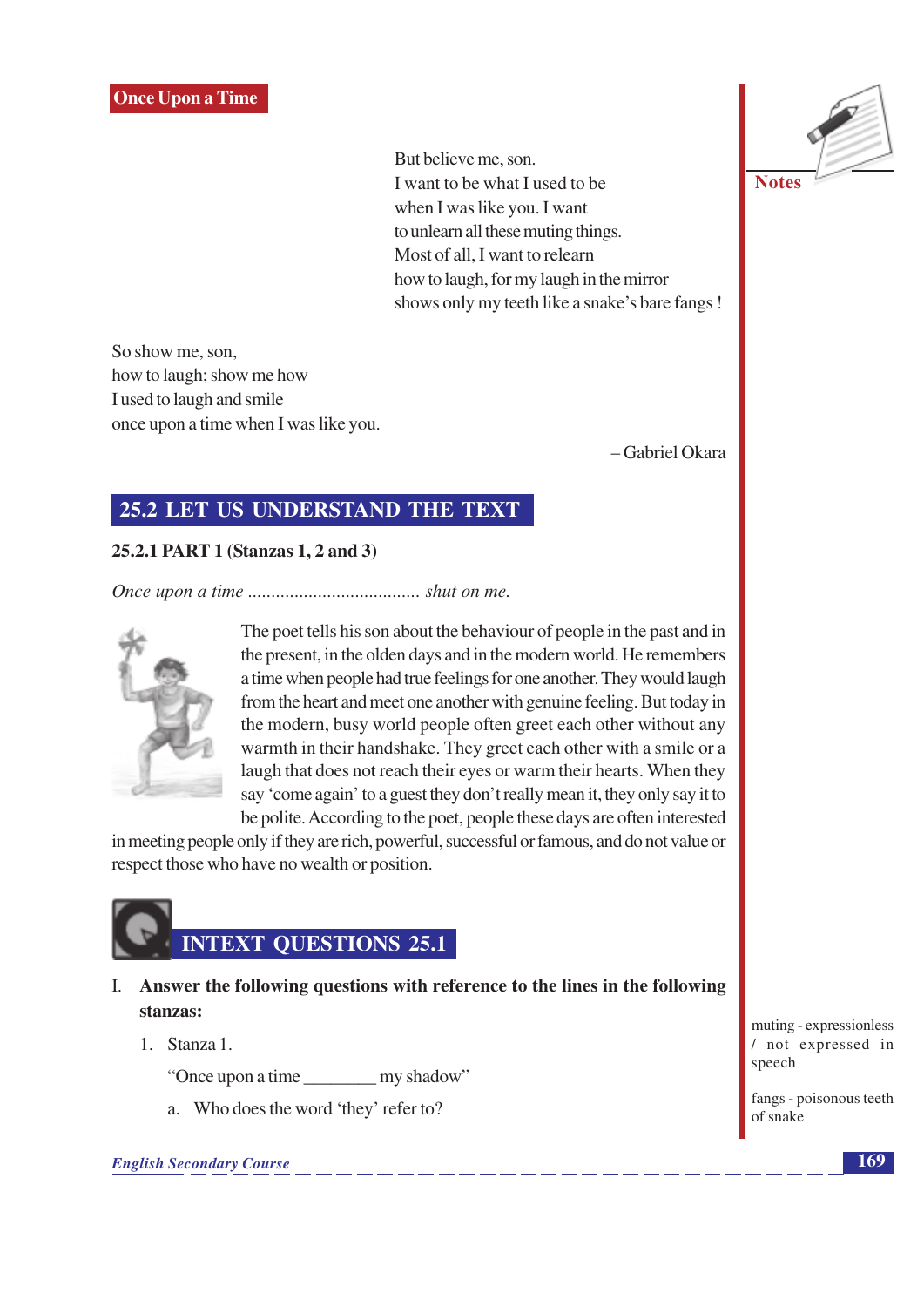

- b. What effect does the poet create by using the phrase 'once upon a time'?
- c. How can a person laugh with his eyes and heart?
- d. What human behavior is being discussed in this stanza?
- 2. Stanza 2.

"There was a time \_\_\_\_\_\_\_\_\_\_ my empty pockets."

- a. What do the words "there was a time" refer to?
- b. What happened at that time?
- c. '...while their left hands search.....'. What do they search? What is the significance of this 'search'?
- d. Based on the poem's context what do you think will be the reaction of people who search the poet's pockets and find them empty.
- 3. Stanza 3.

"Feel at home doors shut on me."

- a. What does the expression 'feel at home' mean? Does the poet 'feel at home' in the situation he describes in this stanza?
- b. Which words or expressions are used by the poet to indicate that repeated visits are not welcome.
- c. Have you ever experienced a situation in which you believed completely in someone who offered to help you or promised something to you. Later you realized that he/she did not mean it? How did you feel when this happened to you? If this has not been your personal experience, imagine how would you feel if you were let down.

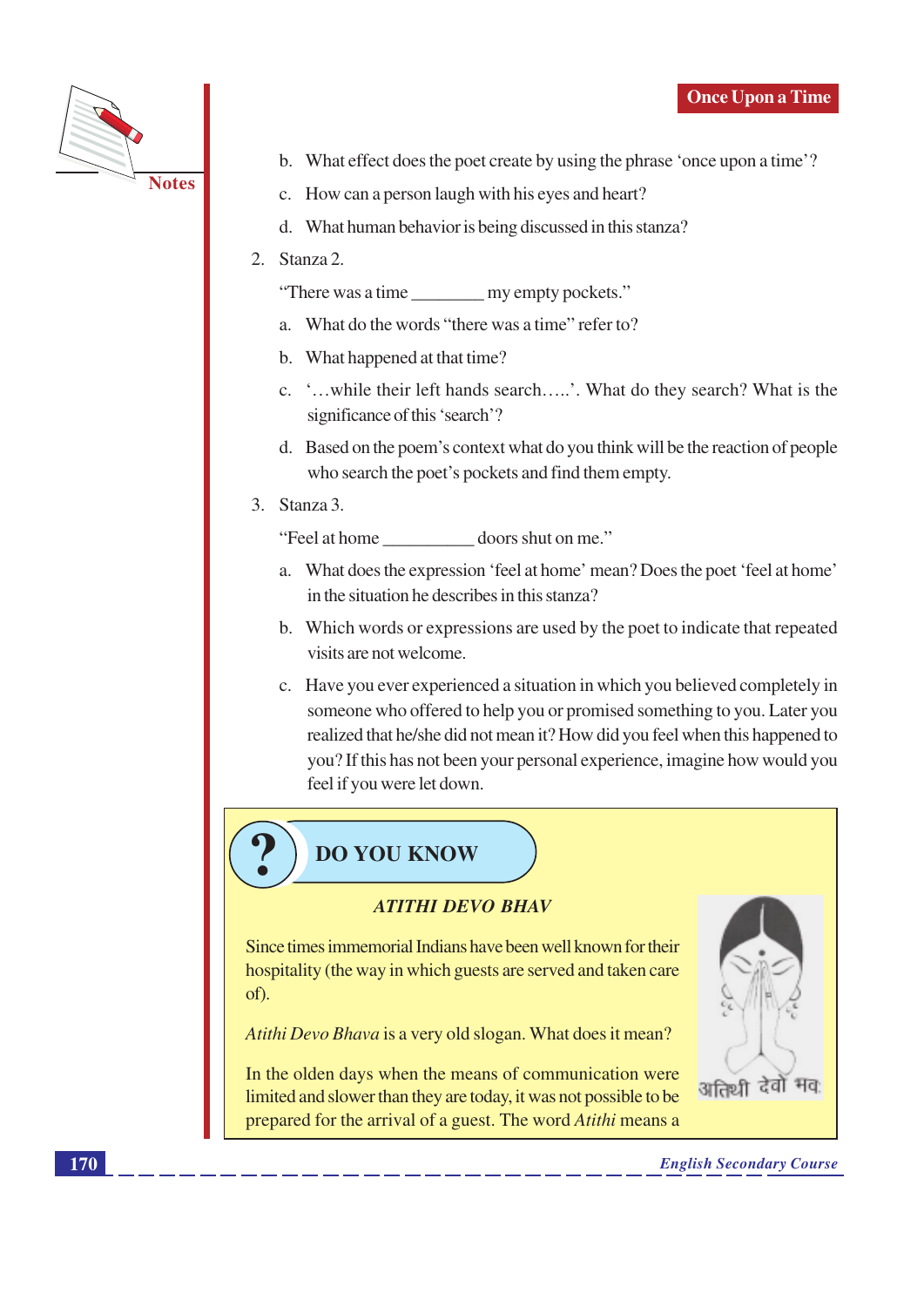#### **Once Upon a Time**

guest whose date of arrival is not known, or a person who arrives unexpectedly. Atithi is made up of  $A + tithi$ , in which 'A' stands for *not known* and '*tithi*' means date. Devo means God and 'Bhay' stands for 'is'.

Atithi Devo Bhava hence means that the arrival of a guest at any time is like the arrival of God and the guest shall be treated thus. This sentiment is deep-rooted in our culture even today.

In recent times the Government of India through the Ministry of Tourism has used this slogan to promote tourism in India.

#### 25.2.2 PART 2 (Stanzas 4 and 5)



Have you ever said something nice to someone without meaning it? Why do you think you said it? Was it because you were too busy and did not think about what you were saying? Was it because it was the correct thing to say in that situation? To be a part of the society we need to learn behaviour that is accepted in society. We begin to learn this as we grow up and behave according to the situation we are in. We learn this behaviour so well that our natural behaviour slowly disappears, and in each different situation we behave in the way that is considered

appropriate for that situation. The poet says that he behaves very differently in the office, compared to the way he behaves at a party, or on the street. And none of these different faces that he puts on is his natural self or his real face. He says that he has also learnt to say things that he doesn't really mean, because they are the correct things to say in that situation. For example, when we are introduced to someone we are taught to say, "Glad to meet" you." So the poet says that he too sometimes politely greets a person in this way even though he may not be interested in meeting him or her. The poet feels sad that like other adults in today's world he has forgotten how to be a natural person.

## **INTEXT QUESTIONS 25.2**

- I. Answer the following with reference to the lines mentioned in the following stanzas:
	- $1.$ Stanza 4.

"So, I have learnt ..................like a fixed portrait smile."

- What has the father learnt?  $\mathbf{a}$ .
- Explain "Like a fixed portrait smile."  $h$

#### **English Secondary Course**

171

**Notes**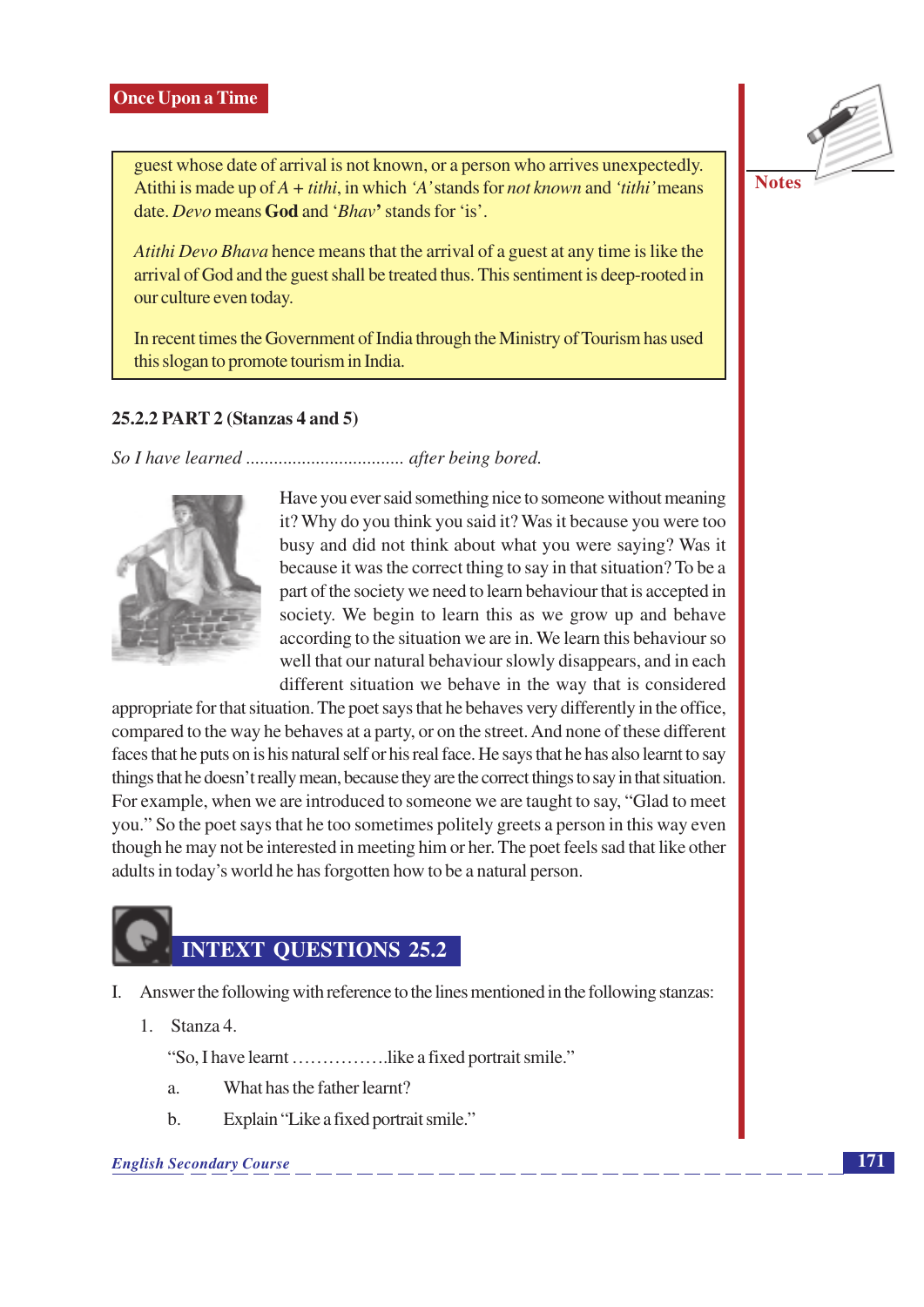

- What do the different faces stand for?  $\mathbf{c}$ .
- 2. Stanza 5.

- Mention the other things that the father has learnt. a.
- $\mathbf{b}$ . Which learnings by the father refer to emotionless relationships?
- Select any two phrases that show the contrast between intention and action.  $\mathbf{c}$ .
- II. Imagine the following situation:

Nisha's friend, Sia has been sick and has missed a week of school. Nisha promises to share her notes with Sia and also to teach her whatever she cannot understand. But when Sia actually comes to ask her to explain something to her before the exam, Nisha makes an excuse and does not help her. Explain how this could affect Sia.



All of us need help at some point of time. Reflect on the fact how you would feel if someone committed to help you and then refused.

#### 25.2.3 PART 3 (Stanzas 6 and 7)



The poet has a deep desire to go back to the innocence of childhood. He is dissatisfied with his own changed self. He thinks that his son's genuine laughter can teach him how to express his feelings honestly. He wants to relearn how to behave in a natural way. He wants to get rid of the falseness in his behaviour that makes his laugh unpleasant, because he laughs with his lips and teeth and not with his eyes and heart.

## **NTEXT OUESTIONS 25.3**

- What does the father wish for in stanza 6? 1.
- $2.$ In stanza 6 the teeth have been compared to \_\_
- $\mathfrak{Z}$ . What does the simile "like a snake's bare fangs" bring to your mind? Explain what the poet means when he uses this simile in stanza 6.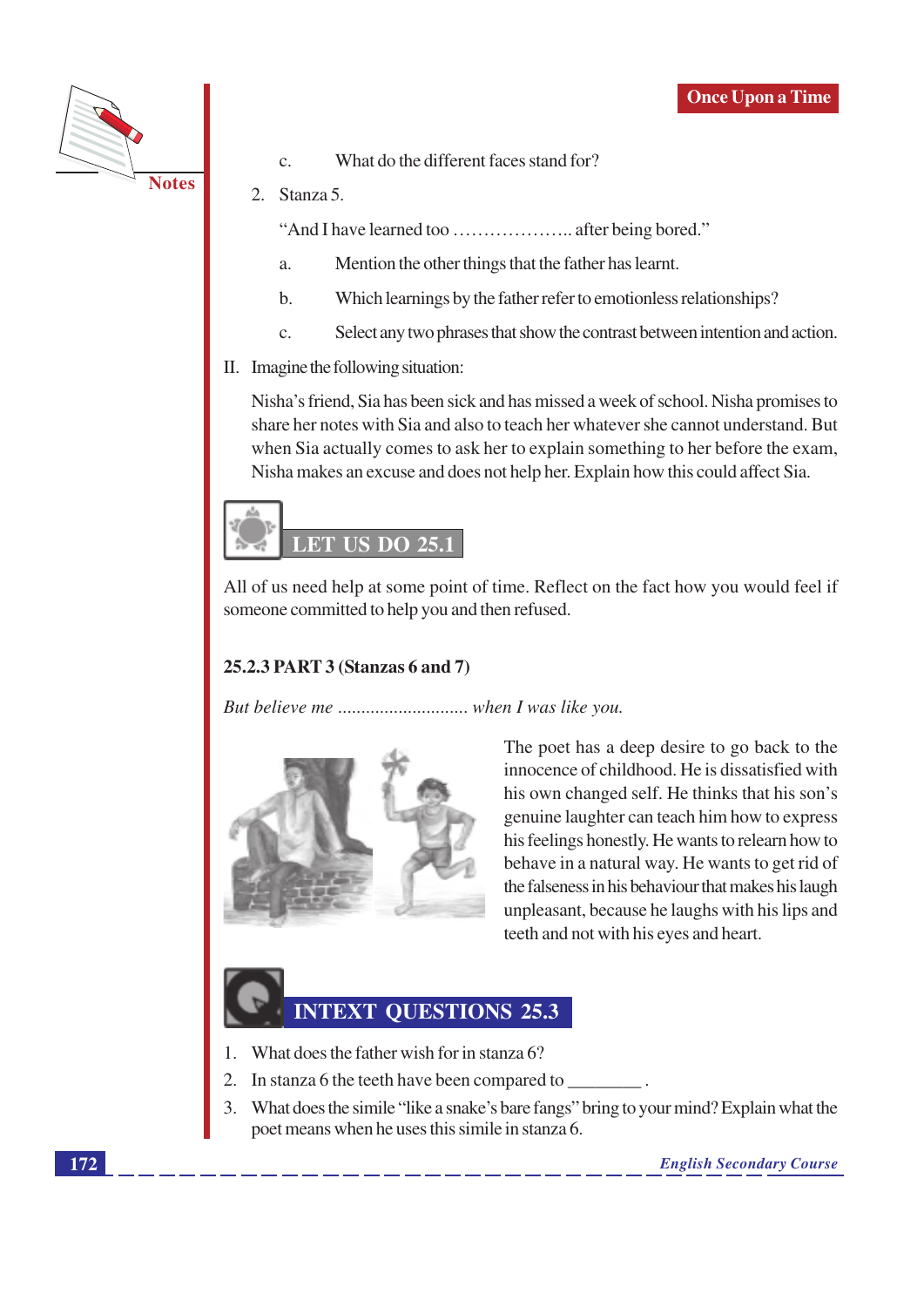#### **Once Upon a Time**

**Notes** 

- 4. What does the father ask his son to do in stanza 7 and why?
- 5. The word 'relearn' has 're' as a prefix. Combine the prefixes in column A with the words in column B below to form new words. Make sure each prefix is used only once.

| A  | B        |
|----|----------|
| re | timely   |
| de | literate |
| un | activate |
| 1  | torm     |



Imagine you are the father in the poem. Think of one or two actions of your child that made you realise how your conduct differs from that of your child, and that made you admire him. These actions of your child inspire you to be like him. Record these actions in the form of a diary entry.

A page from the diary is given below with a few lines to help you begin your diary entry.

Monday, 20XX

 $9:30 \,\mathrm{pm}$ .

Dear Diary,

For the past few days Rahul's behaviour has been making me realise how I have changed with time. Just a week back

I pray to God to help me change my ways and be my true self again.

Kamal

Note: For tips on writing a diary entry refer to LET US WRITE in lesson no. 11 "My Elder Brother" and lesson no. 18 "The Little Girl".



As we grow into adulthood, we lose some of the simplicity and truthfulness of our childhood. Similarly in our advanced, globalized world of e-mail, social networking sites and so on we have forgotten some simple and honest human feelings and relations. We have distanced ourselves from each other because we are too busy, or because we do not need to meet people in order

**English Secondary Course**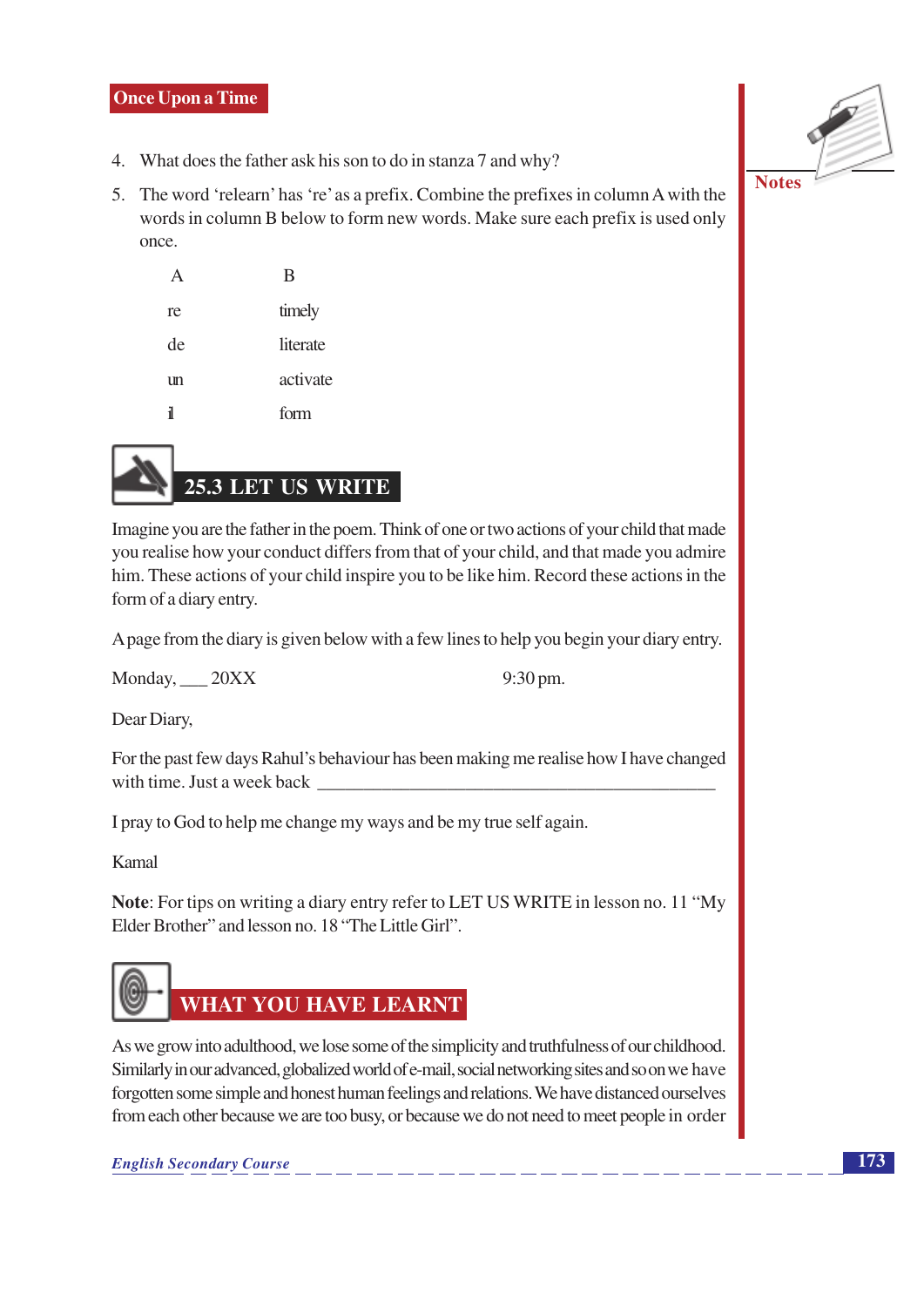

to talk to them or see them. Instead we have learned formal, polite, and correct but meaningless behaviour to interact with other human beings. But this does not mean that we have no hope of relearning how to be natural, simple and truthful again. This is possible only when we observe children and let their innocence and honesty be an example for us to follow.

## **TERMINAL QUESTIONS**

Based on your understanding of the poem, match the following expressions/phrases  $\mathbf{L}$ with their meanings. Please note there are extra options in the meaning column.

#### **Expression/Phrase**

- 1. laugh with their hearts
- 2. laugh with their teeth
- 3. shake hands without their hearts
- 4. shake hands with heart
- 5. hands search my empty pockets
- 6. feel at home
- 7. there will be no thrice
- 8. learned to wear many faces like dresses
- 9. like a fixed portrait smile
- 10. I want to unlearn all these muting things

#### **Meaning**

- a. to feel comfortable.
- b. one is no longer welcome if he/she visits someone very often.
- c. people can change their expressions to suit different occasions.
- d. relationship are measured in terms of how much money/ power one has.
- e. a handshake that conveys feelings.
- f. laughter that is natural.
- g. laughter that is artificial.
- h. a handshake that does not show warmth but a routine formality.
- i. I am happy and content.
- j. I wish to forget modern trends and return to a more natural style of living.
- k. laughter resembles roar of a tiger.
- 1 a smile which remains fixed and does not change with personal feelings and moods.
- II. Answer the following questions:
	- 1. What has the poet forgotten and what is his desire?
	- 2. In today's world it is often difficult to know what to believe and what not to believe. What you see is often not the reality. Explain.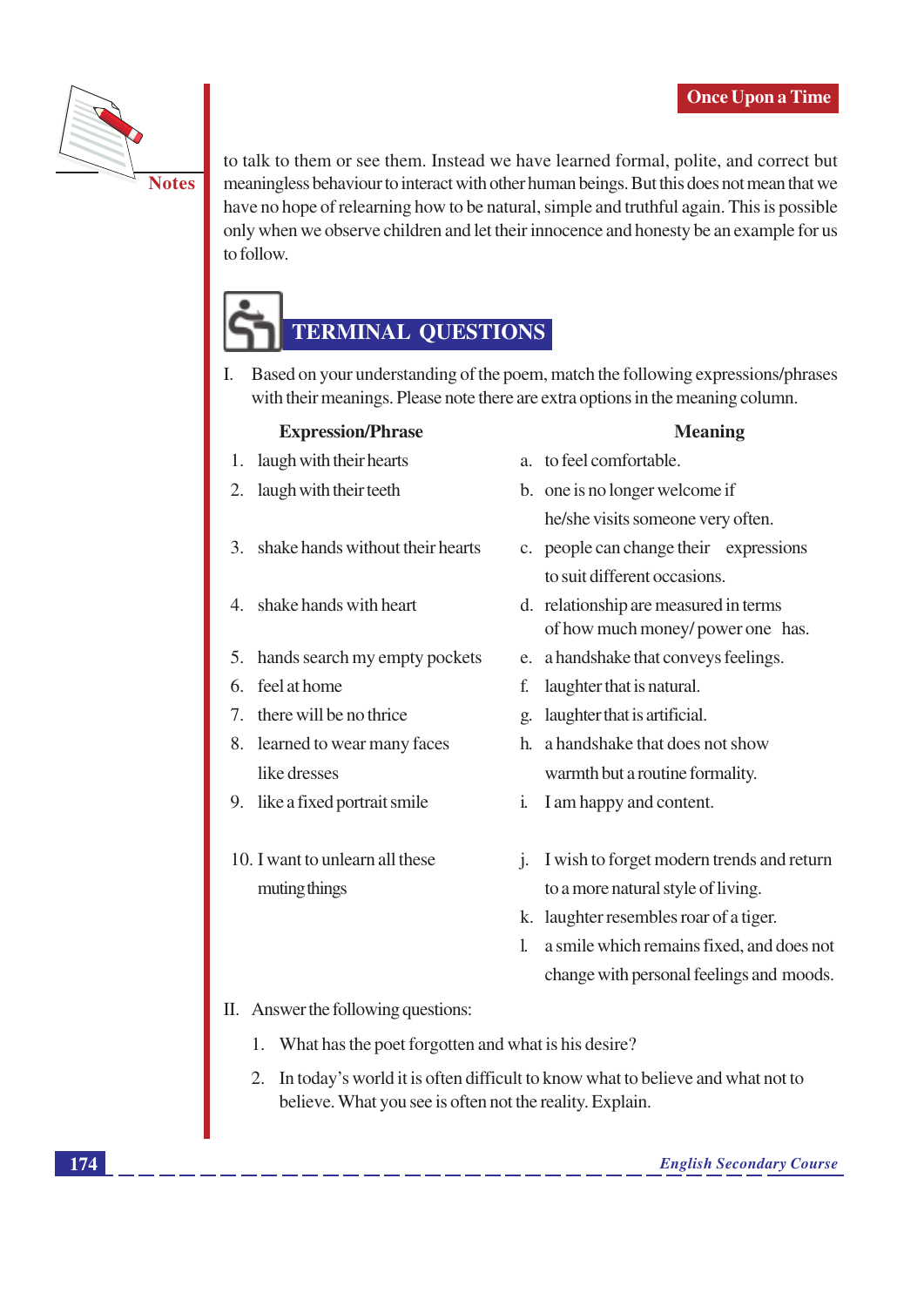- 3. The father and son in the poem represent two different periods of time. Elaborate.
- 4. Which time according to you is better? Why?
- 5. By addressing his son who is the poet also addressing?
- III. When we use humour, irony, sarcasm or exaggeration to critize someone or something. it is called satire. The poem is a satire on modern society. With the help of examples from the poem support this statement.



#### 25.2.1 PART 1

#### **INTEXT QUESTIONS 25.1**

- I. 1. a. The word 'they' refers to people in modern times.
	- b. By using the phrase 'Once upon a time' the poet indicates that he is talking about something that happened a long time ago. The phrase 'Once upon a time' also makes the beginning of the poem sound like the poet is telling his son a story.
	- c. When we laugh heartily and with true feelings, it gets reflected in our eyes.
	- d. Human behaviour which is false, formal, and artificial is being discussed in this stanza.
- 2. a. The words denote a time long past.
	- b. At that time people greeted each other with real pleasure and happiness because they had true feelings for one another.
	- c. The search signifies that when a person is introduced to the poet he/she shakes the poet's hand in greeting, and at the same time he/she tries to find out if the poet is rich or poor.
	- d. Individual responses.
- 3. a. The expression 'feel at home' means to feel comfortable. No, the poet does not feel comfortable in the situation he describes in this stanza. He finds that he is not welcomed if he/she becomes a frequent visitor, even though he is told to 'feel at home' and to 'come again'.
	- b. 'I find doors shut on me.'
	- c. Individual responses.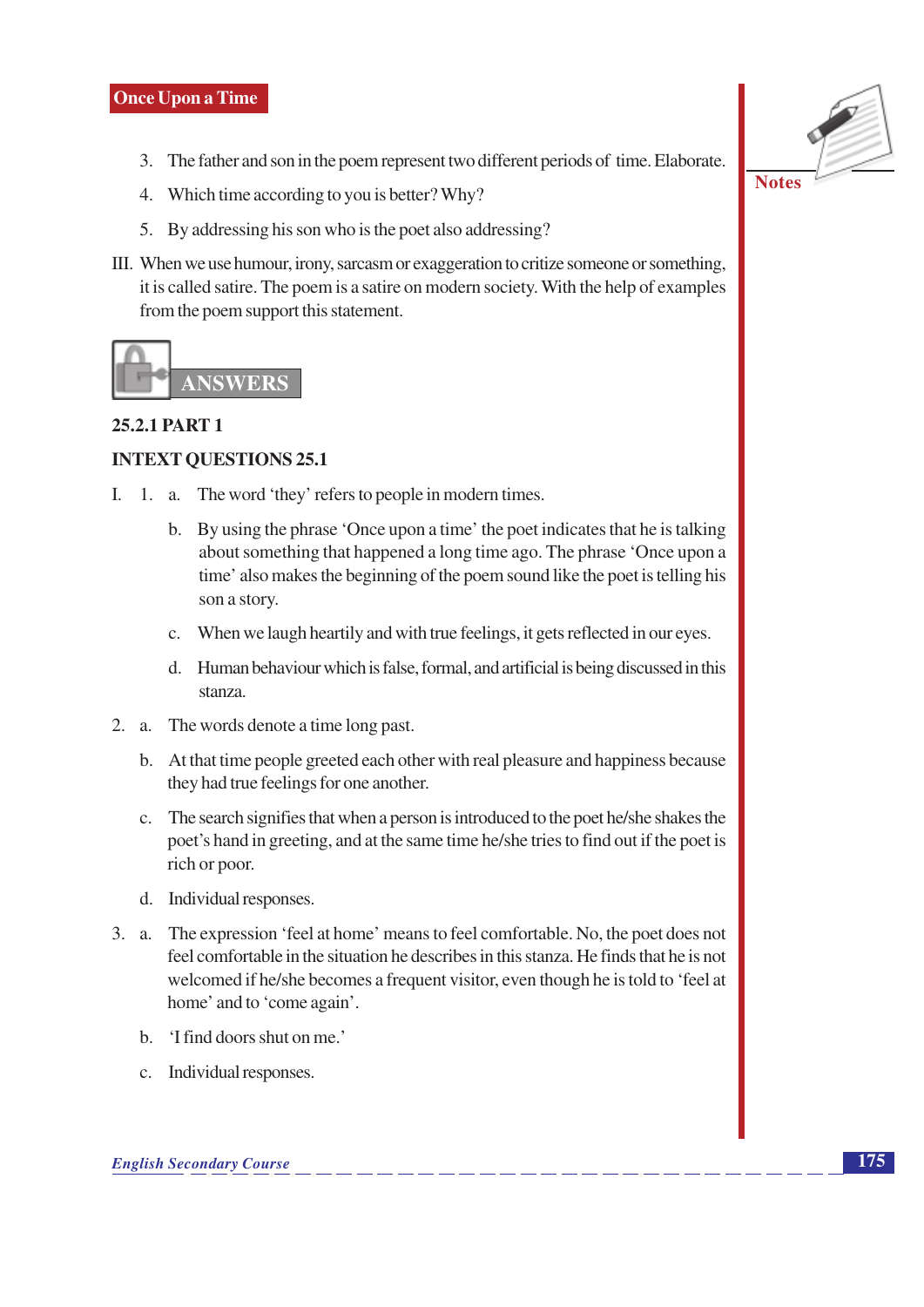

#### 25.2.2 PART 2

#### **INTEXT QUESTIONS 25.2**

- 1. a. The father has learnt to wear many faces. This means that he has learned to  $\overline{L}$ act or behave according to the need of each situation, and not according to his own natural feeling.
	- b. According to the poet, when adults smile it is often as a formality. The smile is without any feelings or expression like the smile in a picture or a painting.
	- c. The different faces stand for the different ways in which a person conducts himself/herself, dresses, behaves or speaks to suit the different situations he/ she has to face.
	- 2. a. The father has also learnt to say things which are the exact opposite of his real feelings and of what is in his heart. He has learnt to use pleasant words without meaning them at all, or with unpleasant and unkind thoughts going on in his mind.
		- b. To laugh only with his teeth, to shake hands without his heart.
		- c. i. to say 'goodbye' for 'good riddance'.
			- ii. to say 'glad to meet you' without being glad.
			- iii. to say 'it's been nice talking to you' after being bored.
- II. Individual responses

#### 25.2.3 PART 3

#### **INTEXT QUESTIONS 25.3**

- 1. The father wishes he could once again be what he used to be. He wishes to be his true self again.
- 2. In Stanza 6 the teeth have been compared to a snake's bare fangs.
- 3. A laugh that shows the teeth like a snake's bare fangs brings to mind a laugh that is without real feeling. It brings to mind a person whose laugh is falsely pleasant and therefore dangerous and deceptive like a snake. The poet uses this simile to show that he has forgotten to laugh with real feeling and pleasure. When he laughs he does not laugh with his eves and heart but only by showing his teeth.
- 4. The father asks his son to show him the way to be simple, honest, natural and innocent. He wants his son to help him to find his old self, because his son is a child and children are completely natural.
- 5. re-form, deactivate, untimely, illiterate.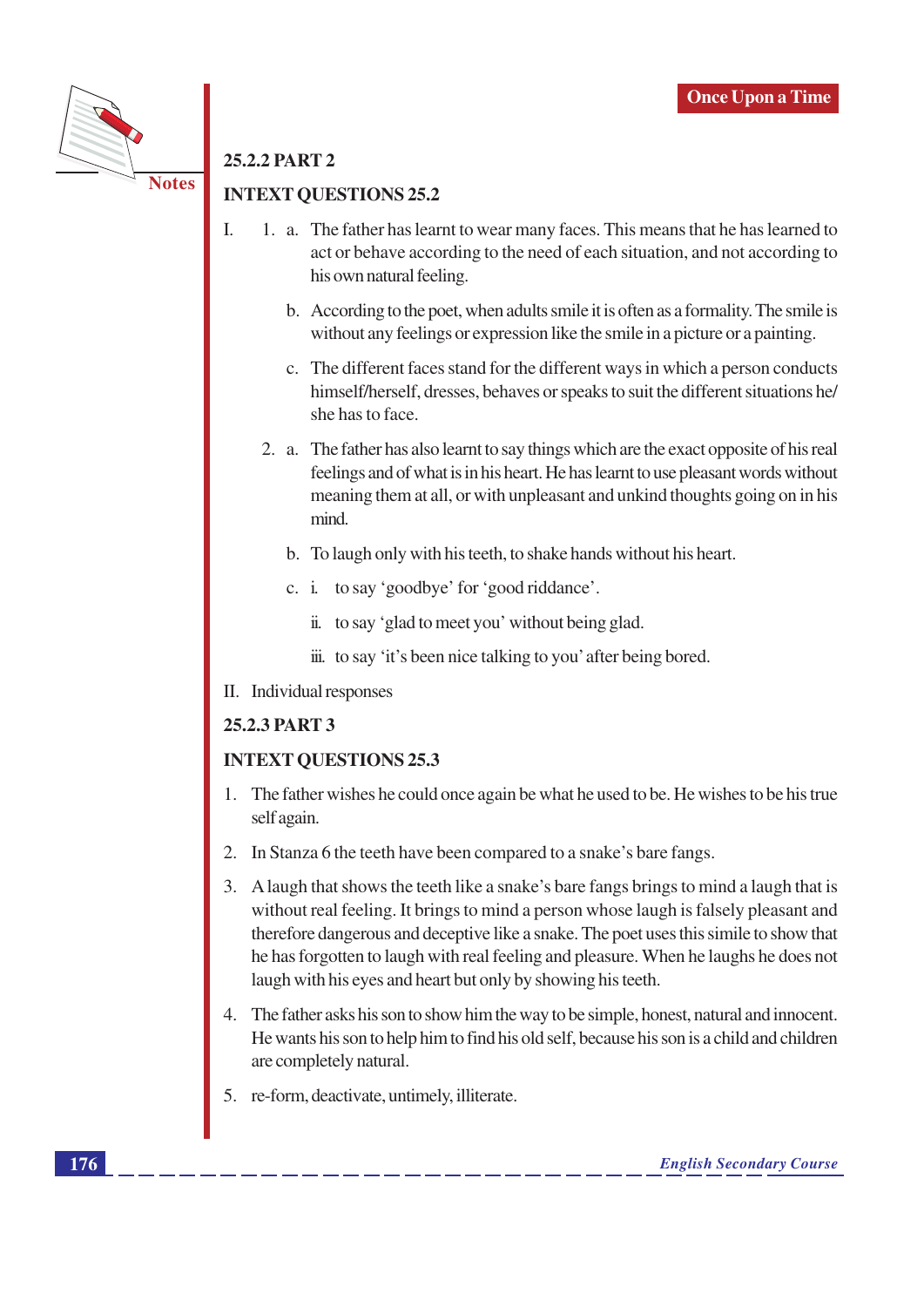#### 25.3 LET US WRITE

#### **Summarising**

Individual responses

#### **TERMINAL QUESTIONS**

| I. | Expressions | Meanings       |
|----|-------------|----------------|
|    | 1.          | ${\rm f.}$     |
|    | 2.          | g.             |
|    | 3.          | h.             |
|    | 4.          | e.             |
|    | 5.          | $\mathrm{d}.$  |
|    | 6.          | a.             |
|    | 7.          | b.             |
|    | 8.          | $\mathbf{c}$ . |
|    | 9.          | 1.             |
|    | 10.         | j.             |

- II. 1. The poet has forgotten his true, natural self. He wants to get back to his state of innocence when he was open and honest about expressing his feelings and thoughts.
- 2. People in modern society say and do whatever is necessary to achieve their goals and ambitions even if there is no genuine feeling in their actions and words. As a result the actions and words are often completely the opposite of the thoughts and feelings of the person doing the actions and saying the words. Hence it is difficult to know the reality and to know what to believe and what not to believe.
- 3. Individual responses.

Suggested response: The father as an adult stands for the modern period in which people are false and insincere and artificial. The son is a child and represents the old days when people were natural and honest and childlike.

- 4. Individual responses.
- 5. By addressing his son the poet is actually addressing all the adults of the modern world who have lost their innocence and are artificial and sometimes heartless in their behaviour. He is trying to tell them to relearn from their children how to be natural and honest and sincere.